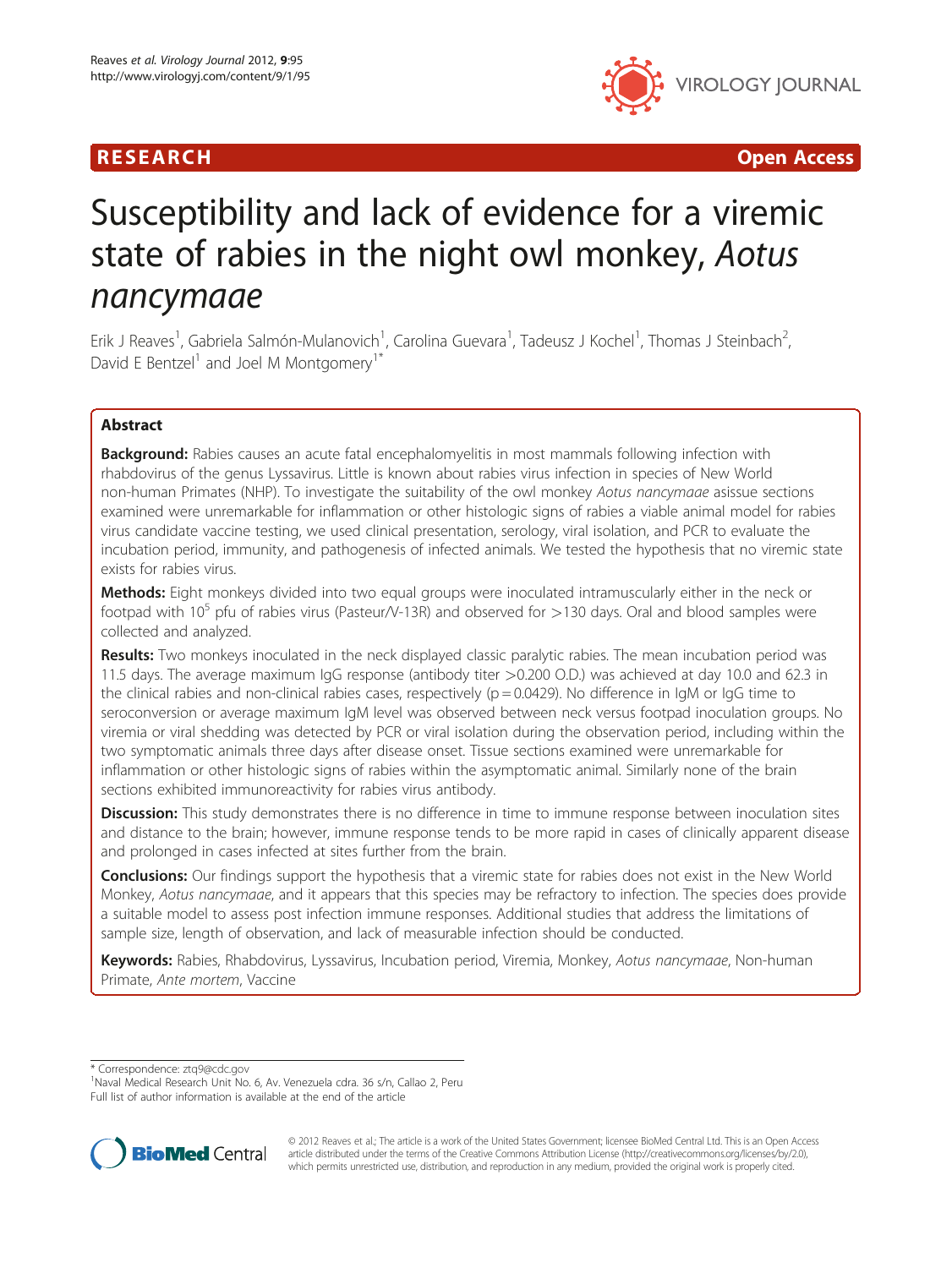# Background

Rabies virus, a rhabdovirus of the genus Lyssavirus, causes an acute fatal encephalomyelitis. All mammals are susceptible to the disease, but this may be influenced by the viral strain. Worldwide there are an estimated 24,000 to 90,000 human deaths per year, primarily in developing countries, with the largest burden occurring in Asia and Africa [[1](#page-7-0)]. The primary route of transmission has long been established as contact with saliva from an infected animal, usually through a bite or scratch. The virus spreads by replicating its RNA using a reverse transcriptase and traveling primarily via the peripheral nervous system (PNS) to access the central nervous system (CNS) and numerous other organs [[2\]](#page-7-0). The incubation period in humans ranges from 3–12 weeks but is thought to be as long as 7 years, depending on wound severity, wound site in relation to nerve supply and distance from the brain, and amount and strain of the virus [[3\]](#page-7-0). The disease manifests as paresis and paralysis, convulsions, and ultimately death, usually due to respiratory paralysis. Wild and domestic animals can serve as reservoirs for the virus. In developing countries, dogs remain the principal reservoir [[1](#page-7-0)] although contact with infected bats is becoming more common [[4-9](#page-7-0)]. Six cases of human rabies spread through marmosets reared as pets occurred in Brazil from 1989–1996 [[10\]](#page-7-0). In the Brazilian state of Ceará, an average of 25 persons per month seek rabies post-exposure prophylaxis for marmoset and other non-human primate (NHP) bites [[11,12\]](#page-7-0). During 2004–2006 the National Institute of Health in Peru reported six cases of human rabies from contact with monkeys, which are often kept as pets [\[13](#page-7-0)].

In this context, rearing of wild animals such as monkeys is a growing concern by the Peruvian Ministry of Health for rabies control. There is currently no established protocol or recommendation regarding preexposure rabies immunization of wild fauna outside of its natural habitat [[14](#page-7-0)]. Appropriate rabies prophylaxis should be evaluated and considered for such animals that are often maintained outside as pets where exposure to terrestrial wildlife carnivores or bats is exceedingly possible and most likely unwitnessed [\[15](#page-7-0)]. Preventive therapy could potentially preclude human cases and the needless sacrifice of animals, many of which are protected by the Convention on International Trade in Endangered Species of Wild Fauna and Flora (CITES). However, an incubation period and a protective level of rabies neutralizing antibody has not been established for non-human primates, including New World species, nor has a vaccine product been licensed. Little is known about rabies virus infection in species of New World NHP, rather the majority of work in non-human primates has been conducted in Old World NHP, specifically in Rhesus monkeys. New World NHP, Aotus nancymaae, commonly known as owl monkeys, potentially provide a useful preclinical safety and immunogenicity model [\[16](#page-7-0)]. These animals have been shown to be useful as animal models for various other pathogens.

There has been controversy on whether a viremia exists with rabies infection in other animal species, but this hypothesis has yet to be tested in New World NHP. Reports of infection in other mammals seem to suggest viremia does not occur in natural infection [\[17,18](#page-7-0)] making the presence of a viremic state among human cases a contested issue [[19](#page-7-0)]. In a study of rabies infected mice, viremia was detected in 84% of cases that developed clinical illness 11–16 days post-inoculation[\[20\]](#page-7-0). In addition, 52% of these clinically ill mice had detectable neutralizing antibody, partially refuting the claim that neutralizing antibody completely masks viremia [\[21](#page-7-0)]. Viremia has also been detected in the leucocytes of clinically ill rabbits [\[22\]](#page-7-0).

Unlike other animal studies, the frequency of salivary gland infection in naturally-infected New World NHP is unknown. Ante mortem diagnosis of rabies has been reported in humans by using PCR for virus detection in but this is yet to be evaluated in monkeys [\[23](#page-8-0)-[25](#page-8-0)]. While traditional screening tests such as rabies tissue culture inoculations tests and mouse inoculations tests gave negative results, RT-PCR was able to detect virus in saliva [\[24](#page-8-0)]. One study demonstrated that 5 out of 9 saliva samples from human cases were RT-PCR positive for rabies [[23\]](#page-8-0). An additional study using nested RT-PCR detected virus in 9 saliva samples from 24 cases. This particular study showed that the nested RT-PCR was more sensitive than conventional RT-PCR techniques (75% sensitivity versus 37%) and is a useful ante mortem diagnostic tool [\[25\]](#page-8-0).

The purpose of this study is to use A. nancymaae as an animal model to 1) observe the incubation period of the virus in this species, 2) determine the presence of a viremic state after infection, and 3) evaluate if PCR on saliva is an effective ante mortem diagnostic method. The results of these evaluations will be used in future studies to determine the effectiveness of various rabies vaccines in New World NHP and establish a protocol for these and related species. Live virus challenge for candidate vaccine testing presents advantages to simultaneously test the hypothesis that a viremic state does not exist in New World NHP and to explore the development of an effective ante mortem diagnostic test.

#### Results

#### Clinical disease and mortality

All monkeys were antibody negative for rabies virus by ELISA and without clinical rabies prior to the study challenge. Two of eight monkeys exhibited classic clinical rabies (neurologic paresis, convulsions, and wild, irrational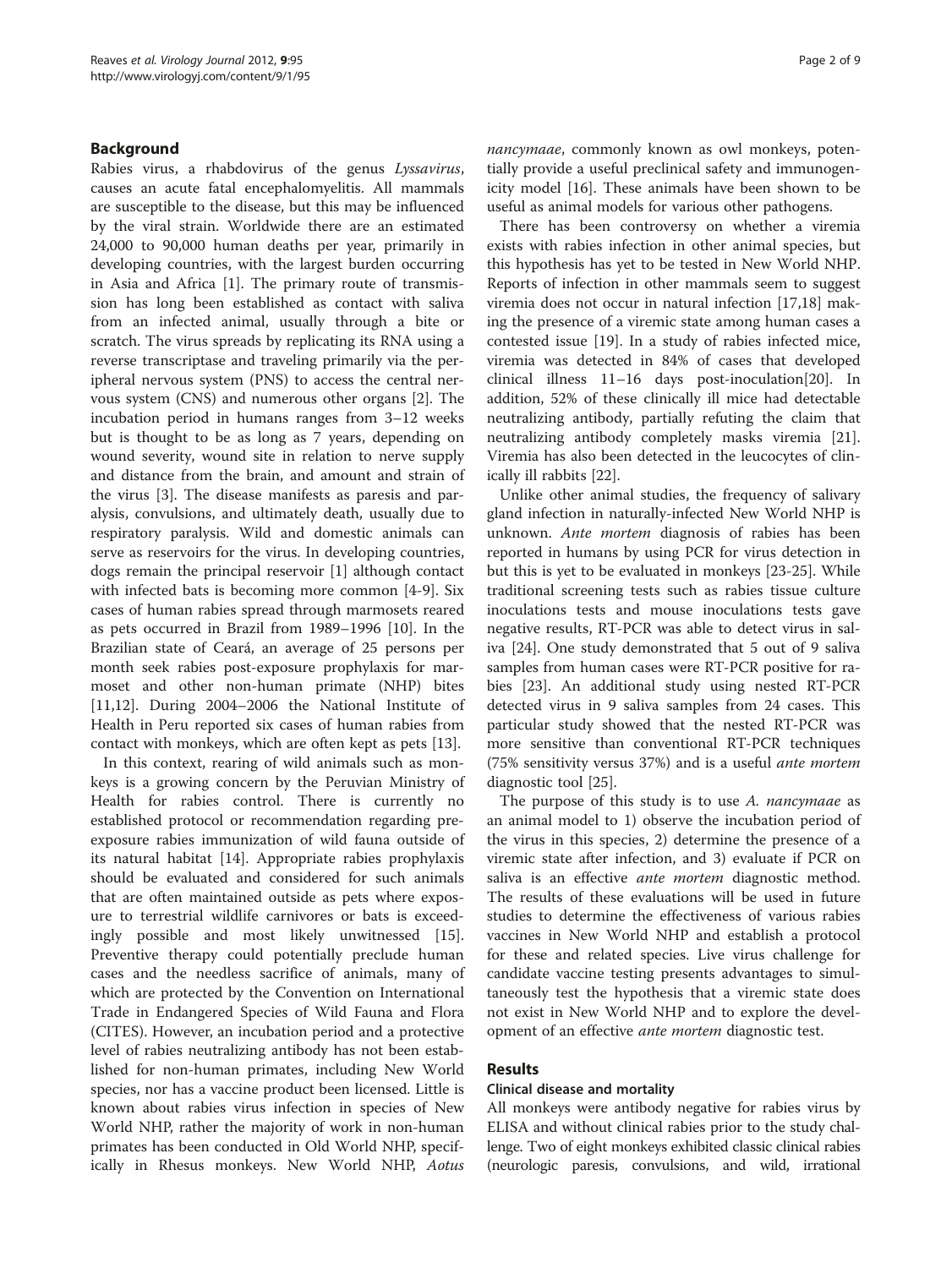behavior) on average 11.5 days post-inoculation. Animal 1600 developed clinical rabies 10 days post-inoculation and was euthanized on day 12. Animal 1938 developed clinical rabies 13 days post-inoculation and was euthanized on day 15. Both subjects were female and inoculated in the neck. The remaining six monkeys exhibited no signs or symptoms of clinical rabies and were euthanized at the termination of the study on day 134 post-inoculation.

#### Virus detected by PCR

Results of the serum and saliva RT-PCR were negative for all monkeys before inoculation and throughout the observation period post-inoculation. Furthermore, no viral shedding was observed in either of the clinically ill monkeys during the three day observation period following onset of symptoms.

#### Antibody response to rabies virus inoculation

Anti-rabies antibody responses by IgM and IgG ELISA optical density (O.D.) were compared between the clinical rabies cases and non-clinical rabies cases and between sites of inoculation (neck and footpad). The average onset time for an antibody response was determined to be the first day post-inoculation for which antibody titer  $(>0.200$  O.D.) was detected. The daily IgM and IgG antibody responses post-inoculation in both the neck and the footpad inoculation sites are represented graphically in Figures 1, [2, 3](#page-3-0) and [4.](#page-4-0) The day of IgM and IgG seroconversion was similar for site of inoculation ( $p = 0.2338$  and  $p = 1.0000$ , respectively). Likewise, no variation between the peak antibody titer for IgM

 $(p = 0.5329)$  and IgG  $(p = 0.1081)$  was evident between the two groups. The average onset time for an IgM response in the clinical rabies cases was 4.0 days versus 6.0 days in the non-clinical rabies cases  $(p = 0.1692)$ , while the average onset time for an IgG response in each group was 10.0 and 16.7, respectively ( $p = 0.0614$ ). The average maximum antibody responses occurred on day 7 in the clinical rabies cases and day 8 in the non-clinical rabies cases  $(p = 0.7188)$ for IgM and days 10.0 and 62 in the clinical rabies and non-clinical rabies cases, respectively ( $p = 0.0429$ ) for IgG.

# Pathology

Sections available for histological analysis were brain (6/ 6), injection site (6/6), heart (5/6), and peripheral nerve (2/6). All sections examined were histologically unremarkable. There was neither inflammation nor Negri bodies detected in brain tissue. Likewise, there was no inflammation identified in the tissues of the injection sites or the peripheral (sciatic) nerves.

None of the brain sections exhibited immunoreactivity for rabies virus antibody. Canine cerebellum, positive for rabies on IFA, was used as a positive control. Canine sections exhibited multifocal, intracytoplasmic immunoreactivity of numerous neurons (data not shown).

#### **Discussion**

The objectives we sought to determine in this study were the length of the incubation period, if a viremic state

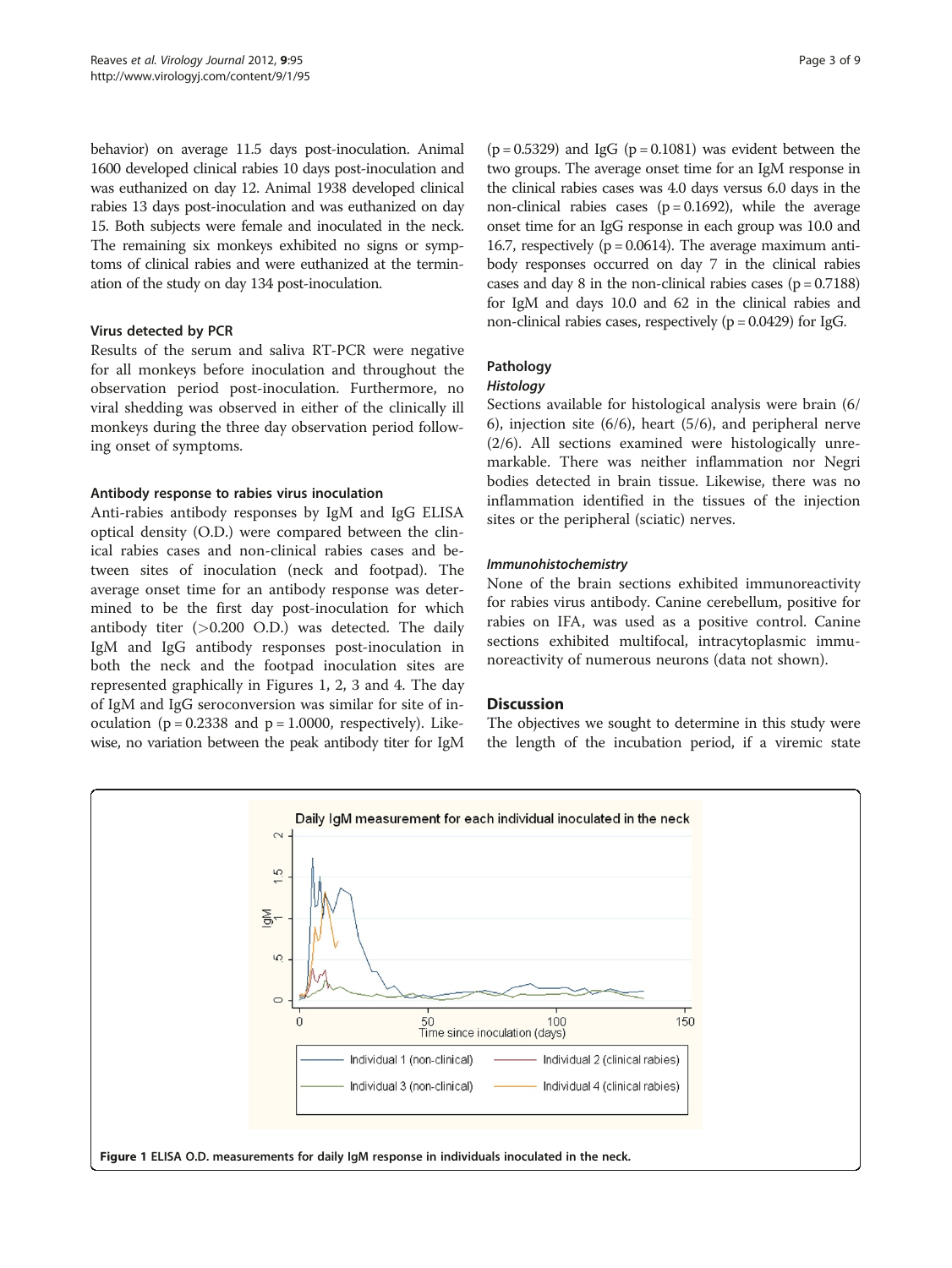<span id="page-3-0"></span>

exists, and if PCR of saliva is an effective ante mortem diagnostic tool after rabies virus infection in night owl monkeys (Aotus nancymaae). The average incubation period of rabies was observed as 11.5 days for the two monkeys that developed clinically apparent disease. However, the study was terminated at 134 days (4.5 months) post-inoculation, at which time the remaining six study subjects did not have clinically apparent disease. Based on this information, it is possible the incubation period for infection

in the A. nancymaae is greater than our termination point.

The presence of viral RNA in blood and saliva post-inoculation might suggest viremia and viral shedding occurs, respectively, in A. nancymaae and serve as an effective ante mortem diagnostic test; however, no viremia or viral shedding was detected in any of the study subjects. The PCR assay used in this study is highly sensitive and specific for the detection of rabies viral RNA [[26\]](#page-8-0). Viral shedding in

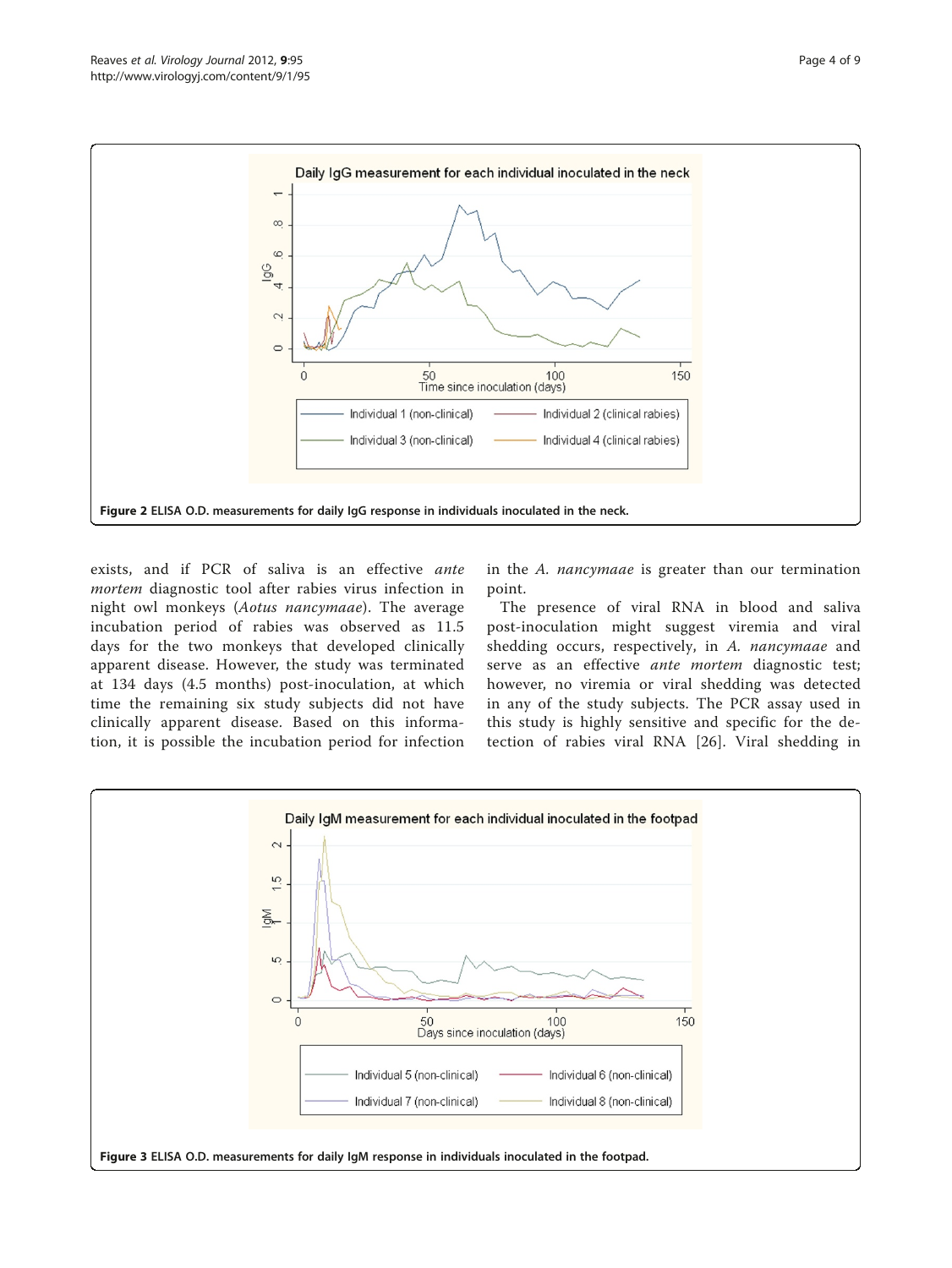<span id="page-4-0"></span>

salivary sections presumably should occur irrespective of viremia, as rabies virus spread to glandular tissue is unlikely to occur via blood or epithelial cells. Previous studies have established that even with direct rabies virus inoculation, salivary gland infection is dependent on centrifugal neuronal spread and preceding CNS involvement [[27](#page-8-0)]. We would not expect to measure viral shedding from salivary glands without simultaneous CNS involvement [[27](#page-8-0),[28\]](#page-8-0). Our study results for the two clinical cases show that there was no detection of viral shedding pre-onset or post-onset of clinical symptoms; however, observation was only continued for three days post-onset of symptoms in the clinically ill monkeys. In contrast, viral shedding was detected in a 55-year old patient in the U.K. using RT-PCR, but this was 4 days post-onset of symptoms [[24\]](#page-8-0). Also, RT-PCR successfully detected rabies virus in 5 saliva samples from 28 cases after the onset of symptoms [[23\]](#page-8-0). Therefore, clinical cases may have progressed too rapidly to allow sufficient time for salivary gland infection prior to euthanasia. Other possible explanations for the lack of viral shedding include a failure of CNS involvement and centrifugal neuronal spread in non-clinical cases, inability of glandular cells to support infection, and immune response in these monkeys. Despite the development of serum neutralizing antibody, an inoculum dose-related factor may also be a possibility. Studies in foxes, dogs, and mice indicate high inoculum doses cause rapidly progressing infections leading to death prior to salivary gland infection [[28](#page-8-0)], but this differs from our study as there were six cases without clinical rabies or CNS involvement.

For both the lack of viremia and viral shedding, viral neutralization, interference, and restricted infection to the site of inoculation by interferons or other non-specific immune mechanisms may have been factors [[29](#page-8-0)]. Although these findings suggest there is no viremia or viral shedding of rabies virus in clinically ill Aotus nancymae, it is difficult to make a conclusion with such a small sample size since only two monkeys exhibited clinical symptoms. Interestingly, this study can be used to observe the time course of immunologic action between inoculation sites with different distances from the CNS. The clinically ill rabies cases were inoculated in the neck and exhibited a larger and more rapid IgG antibody response compared to the non-clinical rabies cases. Clinically apparent disease could be caused by the brain's virus-specific T-cell response that fights against viral entry into the blood brain barrier of the monkey [[30](#page-8-0)]. Since the clinically ill cases exhibited a greater response more quickly, this could simply be indicative of the virus gaining access to the CNS more rapidly. In a study challenging mice with either an avirulent or virulent strain of rabies, the antibody response was higher after seven days in the avirulent strain group, which did not develop clinical symptoms [[31\]](#page-8-0). The prompt induction of neutralizing antibodies, inflammation and the inhibition of viral spread are necessary for recovery from rabies virus [[32](#page-8-0)]. Once in the CNS, the virus continually replicates and leads to the onset of classical rabies symptoms [\[27\]](#page-8-0). Therefore, at the point of detection of high antibody titers, it would be too late to clear the virus. However, if this is the case, antibody responses in the neck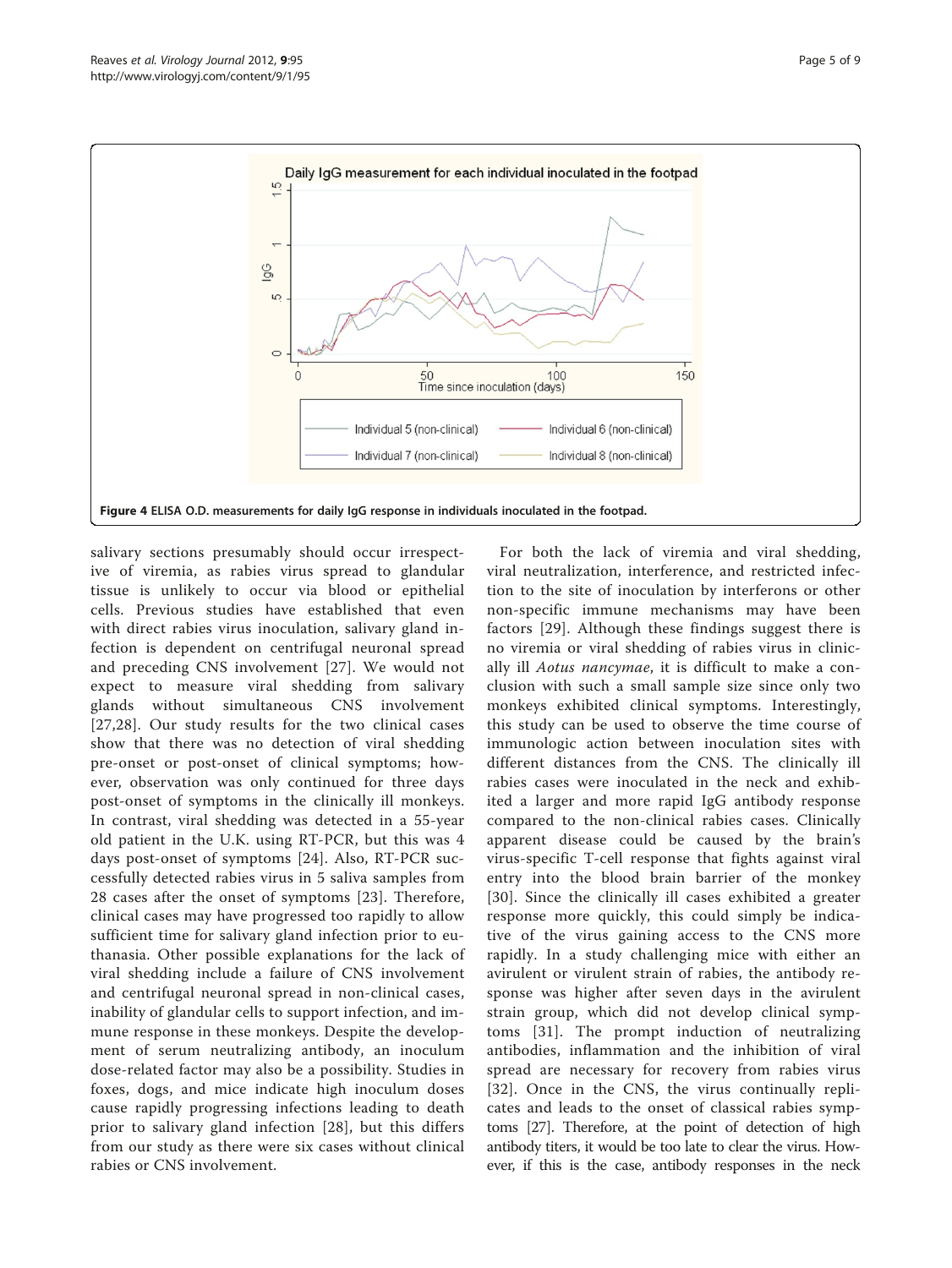inoculated monkeys that successfully overcame the rabies challenge should have also been high earlier; this suggests the influence of some other factor. The overall pattern of antibody response for the non-clinical group did not vary significantly; however, the footpad inoculated group tended to have a more robust initial IgM response and a prolonged maximum IgG response compared to the neck inoculated group. The rate of antibody response seems more important than the magnitude. A possible explanation could be that in the footpad inoculated group, the slowly developing antibody response allowed sufficient time to develop antibodies with greater avidity and counter virus in relation to its replication rate preventing it from entering the brain, essentially preventing clinical disease. This explanation is further supported by the fact that none of the brain tissue sections in the non-clinically ill cases exhibited immunoreactivity for rabies virus or histological evidence of inflammation or Negri bodies. With rabies virus infection in humans, Negri bodies are most commonly found in the hippocampus, pyramidal cells of the cerebral cortex, and Purkinje cells of the cerebellum [\[3\]](#page-7-0). Unfortunately, brain sections from the clinically ill rabies cases were not available for histologic and immunoreactivity analysis for comparison.

Serological testing did provide predictive value into the onset of disease. However, serological testing is of limited value because seroconversion occurs late in the course of the disease [[33](#page-8-0)]. Studies in different animal models such as mice have shown that antibodies can be detected in sera [[20](#page-7-0)], but this response requires the collaboration of inflammatory responses from B-cells and T-cells such as IFN-gamma [[30](#page-8-0)]. Skunks experimentally-infected intramuscularly with wild-type rabies developed a detectable neutralizing antibody response 7–12 days post- inoculation but not without CNS involvement[\[27\]](#page-8-0). One study has shown that virus-neutralizing antibodies for rabies can be developed around 122 days after vaccination in capuchin monkeys using suckling mouse brain rabies vaccine [[34\]](#page-8-0). Virus-neutralizing antibody detected in the serum can only really indicate exposure to the rabies virus; the outcome of the invasion relies on a complex interplay of viral and host factors [\[35](#page-8-0)]. Antibody immune response following viral inoculation relies on the replication of virus in animal tissue, in contrast to response from high levels of viral particles in commonly used inactivated vaccines [[29\]](#page-8-0). However, serum neutralizing antibodies in our study were likely in response to viral antigen in the original inoculum since immunoflorescence was not detected in any pathology tissue, including the sites of infection. Extraneuronal infection in muscle is short lived, being eliminated by immune response [\[27,28\]](#page-8-0). This may explain the negative immunofluorescence findings at tissue inoculation sites since pathology testing was not done until 134 days post inoculation.

# Conclusion

The antibody responses of eight challenged Aotus nancymaae, owl monkeys, were successfully observed. Understanding the natural immune response to rabies antigen can facilitate future development of prophylactic vaccination [[36](#page-8-0)]. This study suggests a viremic state does not exist with rabies infection in New World NHP; however, more studies are needed to develop ante mortem, practical diagnostics for rabies infection. The lack of viral shedding in experimentally-infected owl monkeys is yet to be explained and more importantly does not necessarily indicate salivary excretions are noninfectious. Owl monkeys may be able to be reproducibly infected with rabies virus but does not serve as a suitable model for infection and immunogenicity for the evaluation of candidate vaccines against rabies. It is also notable that 6 of the 8 challenged monkeys survived infection, at least up to 134 days post inoculation. One study has previously shown that other species may have evidence of rabies infection and clearance of the virus without clinical symptoms of disease [\[37\]](#page-8-0), although this may be explained by a less virulent strain of the virus [\[3\]](#page-7-0). There is an inherent risk in generalizing results between different animal reservoirs as the complete picture of how rabies virus operates largely remains a mystery in many mammal species. Additional studies that address the limitations of sample size, length of observation, and lack of measurable infection should be conducted to better understand the natural history of rabies in New World NHP species.

# **Methods**

# Aotus nancymaae, New World owl monkeys

This animal study was approved by the Naval Medical Research Unit SIX (NAMRU-6) Institutional Animal Care and Use Committee and the Department of the Navy Bureau of Medicine and Surgery. Owl monkeys (Aotus nancymaae) were obtained from the Instituto Veterinario de Investigaciones Tropicales y de Altura, Universidad Nacional Mayor de San Marcos (San Marcos University), Peru and approved for use by the attending veterinarian. NAMRU-6 is a facility accredited by the Association for Assessment and Accreditation of Laboratory Animal Care, International; therefore all husbandry and experimental procedures were conducted in compliance with the Animal Welfare Act and The Guide for the Care and Use of Laboratory Animals [[38](#page-8-0)]. All animals were singly housed in standard metal cages with nest boxes, perches, and manipulanda. A commercially formulated monkey diet (New World Primate Diet 8794 N, Harlan Teklad, Madison, WI) was provided daily and supplemented with small quantities of fresh fruit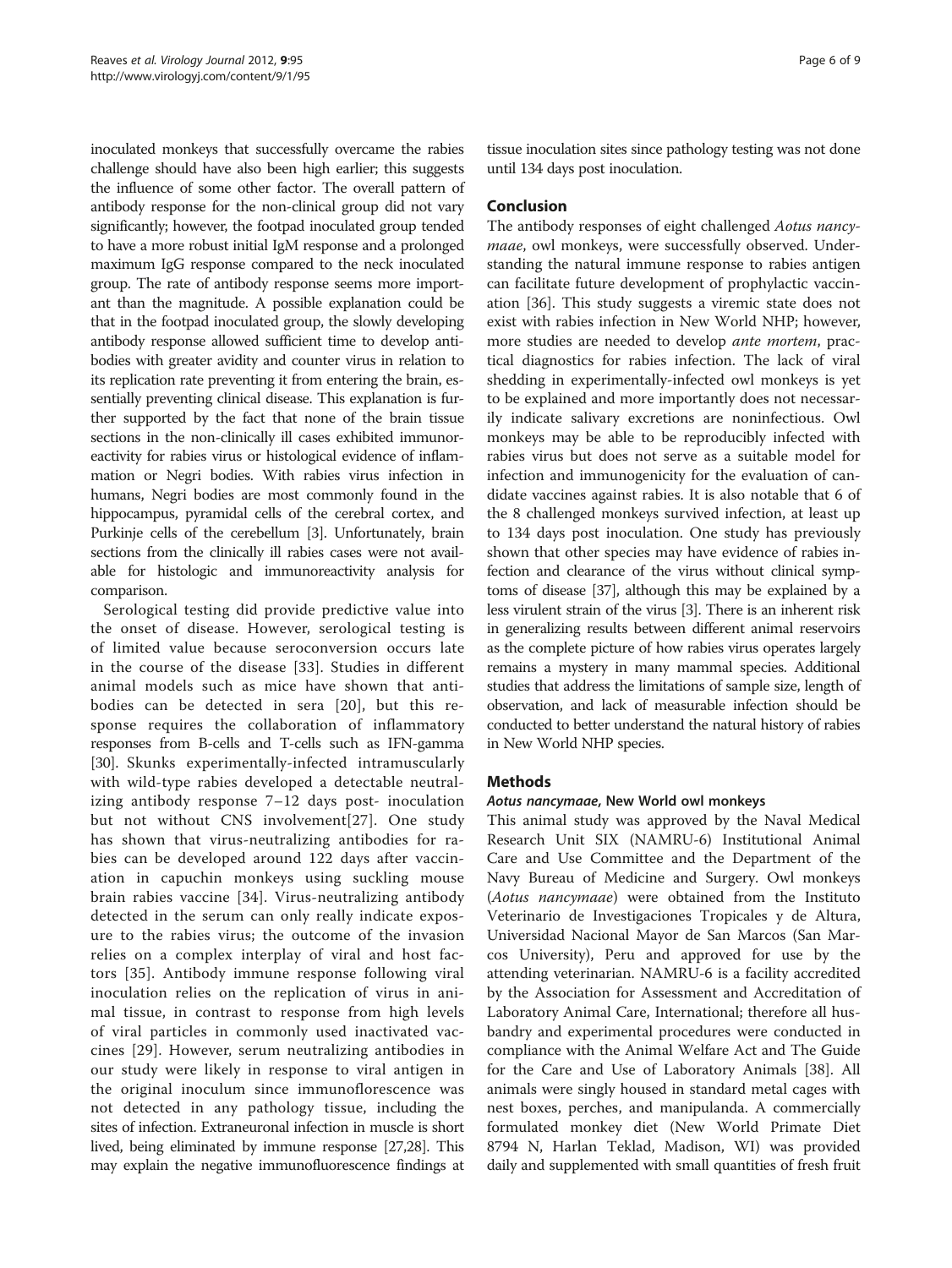and monkey biscuits. Distilled water was provided ad libitum. Animals were provided a reverse 12:12-hour light: dark cycle that was offset from the normal day so that monkeys could be observed during their active time. The eight A. nancymaae monkeys randomly selected for this study were greater than 1-year age, had a weight greater than 1000 g, and showed negative tuberculosis tests within the 6 months preceding the study. Each animal was individually identified by a tattoo placed on the abdomen.

Animals were anesthetized with ketamine hydrochloride (10 mg/kg) injected intramuscularly in the caudal thigh (26 gauge,  $\frac{3}{4}$ -1 inch needle). This was performed for restraint during procedures such as viral inoculation, blood withdrawal, and cheek swab. Blood samples were collected from either the femoral or saphenous vein using a 26 gauge ½ inch needle and cheek swabs were collected using a sterile cotton swab rubbed against the inner surface of the cheek to obtain saliva. Animals were humanely euthanized by injection of T-61 (0.5 ml/Kg BW) IV or intracardiac using a 23 gauge, 1 inch or 21 gauge, 1 ½ inch needle after being anesthetized for restraint.

# Virus

Rabies virus used for this study was derived from rabies vaccine strain, (Pasteur)/V-13R. Viral inoculum was prepared from a cell culture lysate and clarified by centrifuge at 800 g.

# Animal challenge

A total of 8 monkeys were randomly assigned to two groups  $(n = 4)$  for inoculation intramuscularly (IM), either in the footpad or the neck, to account for differences due to wound site in relation to nerve supply and distance from the brain. Each monkey received  $1.0 \times 10^5$ pfu of rabies virus from 0.2-0.4 ml of viral inoculum. Group I animals were inoculated IM in the neck musculature. Group II animals were inoculated in the plantar surface of the right foot.

A daily 0.8 ml blood sample and cheek swab were collected starting 24-hours after inoculation and continued for 10 days. Baseline samples were collected at day −7 (± 3 days). After the initial 10 days post-inoculation, each blood sample and cheek swab were collected every 3 days until the onset of clinical symptoms. At the onset of symptoms, a 0.8 mL blood sample was taken and repeated daily for two days. On the third day of symptoms, a terminal 20 ml blood sample was collected and the monkey was euthanized.

To assess serologic response and viremia, blood samples were analyzed for serum neutralizing antibody titers by ELISA and for viremia by RT-PCR and viral isolation, followed by RT-PCR and sequencing. Cheek swabs were tested for rabies virus by RT-PCR and viral isolation.

#### IgM and IgG ELISA

Monkey sera were analyzed for anti-Rabies IgM or IgG antibodies using an in-house ELISA. Briefly, the ELISA test uses antihuman antibody coated plates where each serum sample is added at a concentration of 1/100. These are then incubated at 37°C for 60 minutes with viral antigen. After washing, hyperimmune mouse ascitic fluid (HMAF) is added and incubated and washed again. HRP labled goat anti-mouse  $I gG + M (H + L)$  conjugate is then added to each sample, incubated and washed. Samples are read at 450 nm.

# RT-PCR

RNA viral extraction was performed from monkey sera diluted with Trizol following the manufacturer protocol. 5ul of RNA plus 1.25ul primers 1066 (10 mM) were added in a PCR tube. The solution was heated to 90°C for 2 min and cooled on ice for 5 min. 43.75 ul of RT-PCR master mix was added containing 0.25ul of primers 1066 (40 mM) and 1.25ul of primer 304 (20 mM); 5ul of 10X PCR buffer with MgCl2; 4ul of dNTPs 2.5 mM; DTT (1 M); 0.4ul of AMV reverse transcriptase (15U/ ul); 0.4ul of Taq polymerase (5U/ul); and 32.2ul of Nuclease free water. The PCR conditions were: 42°C 90 min; 94°C x 3 min following of 45 cycles of 94°C x 30 sec; 37°C x 40 sec; 72°C x 90 sec; and a extension of 72°C x 10 min; kept at 4°C. 8 ul of RT- PCR were used for electrophoresis on 2% agarose gels and visualized by ethidium bromide staining.

#### Viral isolation

Virus from blood and saliva samples was prepared for isolation in Vero cells. The inoculums were allowed to absorb at 37°C for 60 min in a 5% CO2 humidified incubator and kept in maintenance media (2% fetal bovine serum - FBS) in a plate or flask. Cells were incubated at 37°C in 5% CO2 for 10 days. Cells were observed daily for cytopathic effects (CPE). After 10 days, an immunofluorescence assay (IFA) for FITC Anti-rabies Monoclonal Globulin was conducted.

# Pathology

Routine histological analysis was conducted on tissue sections of whole brain, injection site, heart, and peripheral (sciatic) nerve. Three sections of brain from each non-human primate were prepared and examined, which included the hippocampus, pyramidal cells of the cerebral cortex, and Purkinje cells of the cerebellum. Brain tissue was taken at 25 mm and 5 mm caudal to and 10 mm cranial to the anterior commissure. Tissues were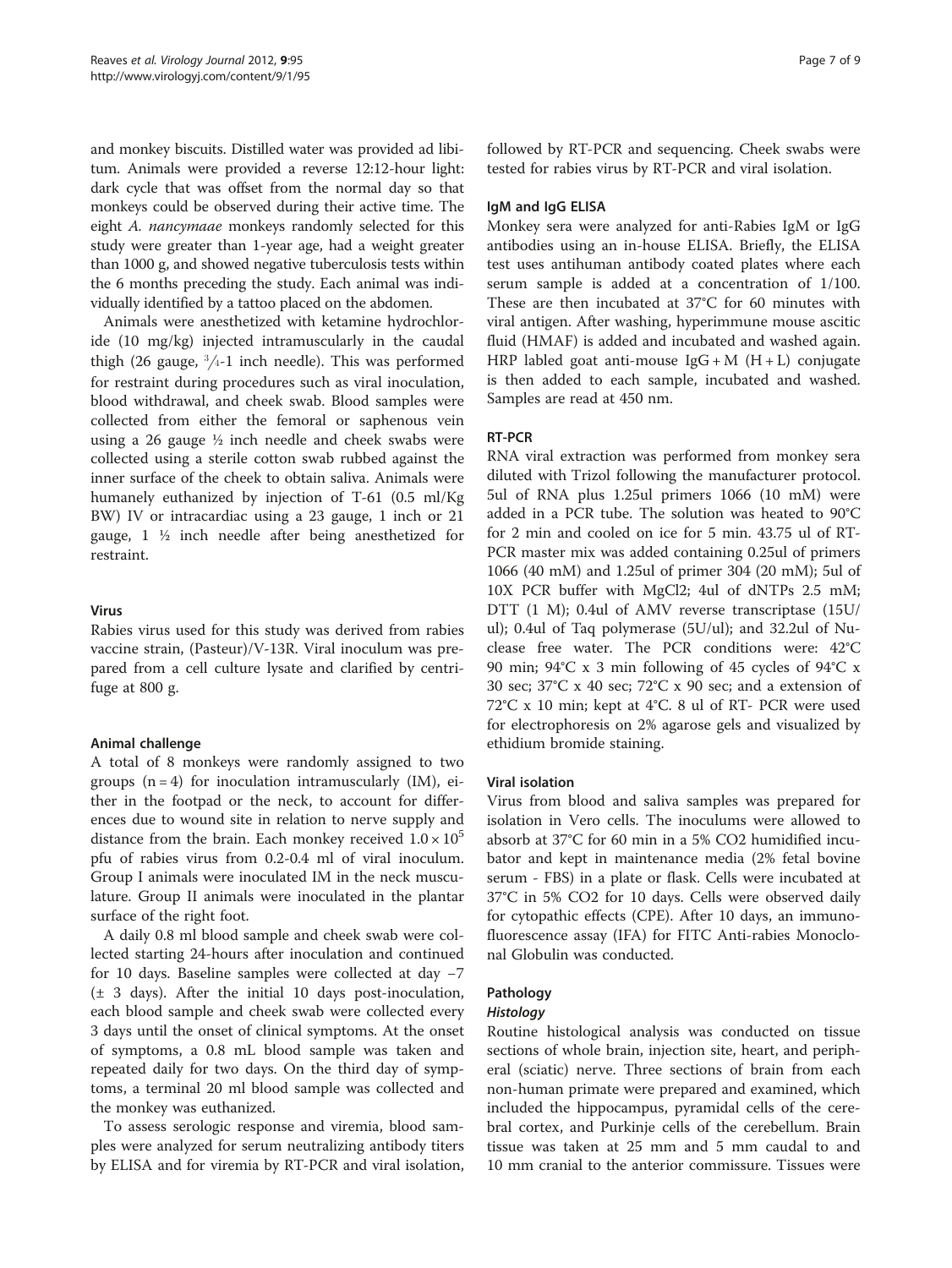<span id="page-7-0"></span>routinely processed, sectioned at 6 μm and stained with H&E.

Immunohistochemical detection of rabies virus (glycoprotein of rabies virus) was performed on sections of formalin fixed, paraffin embedded blocks of non-human primate cerebrum. Slides were deparaffinized using xylene followed by graded baths of ethanol. A DAKO Autostainer Plus Universal Staining System (DAKO, Carpenteria, CA) was used for the automated immunohistochemical staining. Antigen retrieval was performed using Citra (BioGenex, San Ramon, CA) for 30 minutes. Mouse monoclonal antibody to rabies virus (Abcam, Cambridge, MA) was used at a dilution of 1:500 and incubated overnight at 4 C. LSAB2-HRP dual antirabbit/anti-mouse (DAKO, Carpenteria, CA) was applied ready to use as a secondary antibody for 30 minutes at room temperature. The chromogen applied was 3, 3' Diaminobenzidine (DAKO, Carpenteria, CA). The sections were counterstained with Hematoxylin (DAKO, Carpenteria, CA) and then coverslipped.

#### Data analysis

All data analysis was performed using Stata/SE 11.1 for Windows (StataCorp LP, College Station, TX). Life tables for survival analysis were used for evaluation of seroconversion levels of antibodies. Wilcoxon rank-sum non-parametric test was used to assess average time to seroconversion and maximum antibody levels between clinically ill and non-clinically ill cases as well as to test differences in the site of inoculation. Significance levels were considered as the standard  $< 0.05$ .

#### Abbreviations

PCR: Polymerase Chain Reaction; ELISA: Enzyme Linked Immosorbent Assay; OD: Optical Density; PFU: Plaque Forming Units; CPE: Cytopathic Effects; IFA: Immunofluorescence Assay; IgM: Immune globulin M; IgG: Immune globulin G; CNS: Central Nervous System; PNS: Peripheral Nervous System; IM: Intramuscular.

#### Competing interests

We are uniformed service members or an employee of the U.S. Government and this work was done as part of our official duties. Title 17 U.S.C. §105 provides that 'Copyright protection under this title is not available for any work of the United States Government.' Title 17 U.S.C. }101 defines a U.S. Government work as a work prepared by a military service member or employee of the U.S. Government as part of that person's official duties. The views expressed in this article are those of the authors and do not necessarily reflect the official policy or position of the Department of the Navy, Department of Defense, nor the U.S. Government. This work wasfunded by the Department of Defense Global Emerging Infectious Surveillance and Response Program, grant 847705 82000 25 GB B0016.

#### Authors' contributions

JMM and DEB devised and designed the study. DEB supervised all animal experiments. CG and TJK carried out immunoassays and molecular testing. TJS performed all pathology exams. EJR and GSM analyzed the data and drafted the manuscript. All authors read, edited and approved the final manuscript.

#### Acknowledgements

The authors thank Phillip Mote from University of Georgia, Athens, Cecilia Gonzales, and Alfredo Huaman from Naval Medical Research Unit No. 6 for their contributions to this research protocol. The experiments reported here belong to the study NMRCD 07–08 and were conducted in compliance with the Animal Welfare Act and in accordance with the principles set forth in the "Guide for the Care and Use of Laboratory Animals," Institute of Laboratory Animals Resources, National Research Council, National Academy Press, 1996.

#### Author details

<sup>1</sup> Naval Medical Research Unit No. 6, Av. Venezuela cdra. 36 s/n, Callao 2 Peru. <sup>2</sup>Walter Reed Army Institute of Research, 503 Robert Grant Av, Silver Spring, MD20910-7500, USA.

Received: 14 September 2011 Accepted: 24 April 2012 Published: 21 May 2012

#### References

- 1. WHO, W: Expert Consultation on Rabies. WHO Technical Report Series: first report; 2005:931.
- 2. Duenas A, et al: Isolation of rabies virus outside the human central nervous system. J Infect Dis 1973, 127(6):702-704.
- 3. Jackson AC: Rabies virus infection: an update. J Neurovirol 2003, 9(2):253–258.
- 4. Belotto A, et al: Overview of rabies in the Americas. Virus Res 2005, 111(1):5–12.
- 5. Favi M, et al: First case of human rabies in chile caused by an insectivorous bat virus variant. Emerg Infect Dis 2002, 8(1):79–81.
- 6. Gomez-Benavides J, et al: Outbreak of human rabies in Madre de Dios and Puno, Peru due to contact with the common vampire bat, Desmodus rotundus. AmJTrop Med Hyg 2007, 77(5\_Suppl):150–199.
- 7. Salmón-Mulanovich G, et al: Human rabies and rabies in vampire and nonvampire, southeastern Peru, 2007. Emerg Infect Dis 2009, 15(8):3.
- 8. Schneider MC, et al: Rabies transmitted by vampire bats to humans: an emerging zoonotic disease in Latin America? Rev Panam Salud Publica 2009, 25(3):260–269.
- 9. Suzan G, et al: Modeling hantavirus reservoir species dominance in high seroprevalence areas on the azuero peninsula of panama. AmJTrop Med Hyg 2006, 74(6):1103–1110.
- 10. Andrade MC, et al: Immune response produced by anti-rabies vaccines in marmosets(Callithrix sp). Rev Soc Bras Med Trop 1999, 32(5):533–540.
- 11. Favoretto SR, et al: Rabies virus maintained by dogs in humans and terrestrial wildlife, Ceara State, Brazil. Emerg Infect Dis 2006, 12(12): 1978–1981.
- 12. Favoretto SR, et al: Rabies in marmosets (Callithrix jacchus), Ceara, Brazil. Emerg Infect Dis 2001, 7(6):1062–1065.
- 13. INS: Informe Especial. In La Rabia en el Perú 2004–2006. Edited by Vargas Herrera J. Lima: Instituto Nacional de Salud; 2006:33.
- 14. NASPHV: Compendium of Animal Rabies Prevention and Control, 2011. Atlanta: Morbidity and Mortality Weekly Report (MMWR); 2011:1–14. 60.
- 15. Kenny DE, et al: Exposure of hooded capuchin monkeys (Cebus apella cay) to a rabid bat at a zoological park. J Zoo Wildl Med 2001, 32(1): 123–126.
- 16. Jones FR, et al: The New World primate, Aotus nancymae, as a model for examining the immunogenicity of a prototype enterotoxigenic Escherichia coli subunit vaccine. Vaccine 2006, <sup>24</sup>(18):3786–3792.
- 17. Constantine DG: Absence of prenatal infection of bats with rabies virus. J Wildl Dis 1986, 22(2):249–250.
- 18. Sitprija V, et al: Does contact with urine and blood from a rabid dog represent a rabies risk? Clin Infect Dis 2003, 37(10):1399–1400.
- 19. Burne JC: Viraemia in rabies. Lancet 1970, 1(7639):195–196.
- 20. Lodmell DL, Dimcheff DE, Ewalt LC: Viral RNA in the bloodstream suggests viremia occurs in clinically ill rabies-infected mice. Virus Res 2006, 116(1–2):114–118.
- 21. Sims RA, Allen R, Sulkin SE: Studies on the pathogenesis of rabies in insectivorous bats. III. Influence of the gravid state. J Infect Dis 1963, 112:17–27.
- 22. Baratawidjaja RK, Morrissey LP, Labzoffsky NA: Demonstration of vaccinia, lymphocytic choriomeningitis and rabies viruses in the leucocytes of experimentally infected animals. Arch Gesamte Virusforsch 1965, 17(2):273–279.